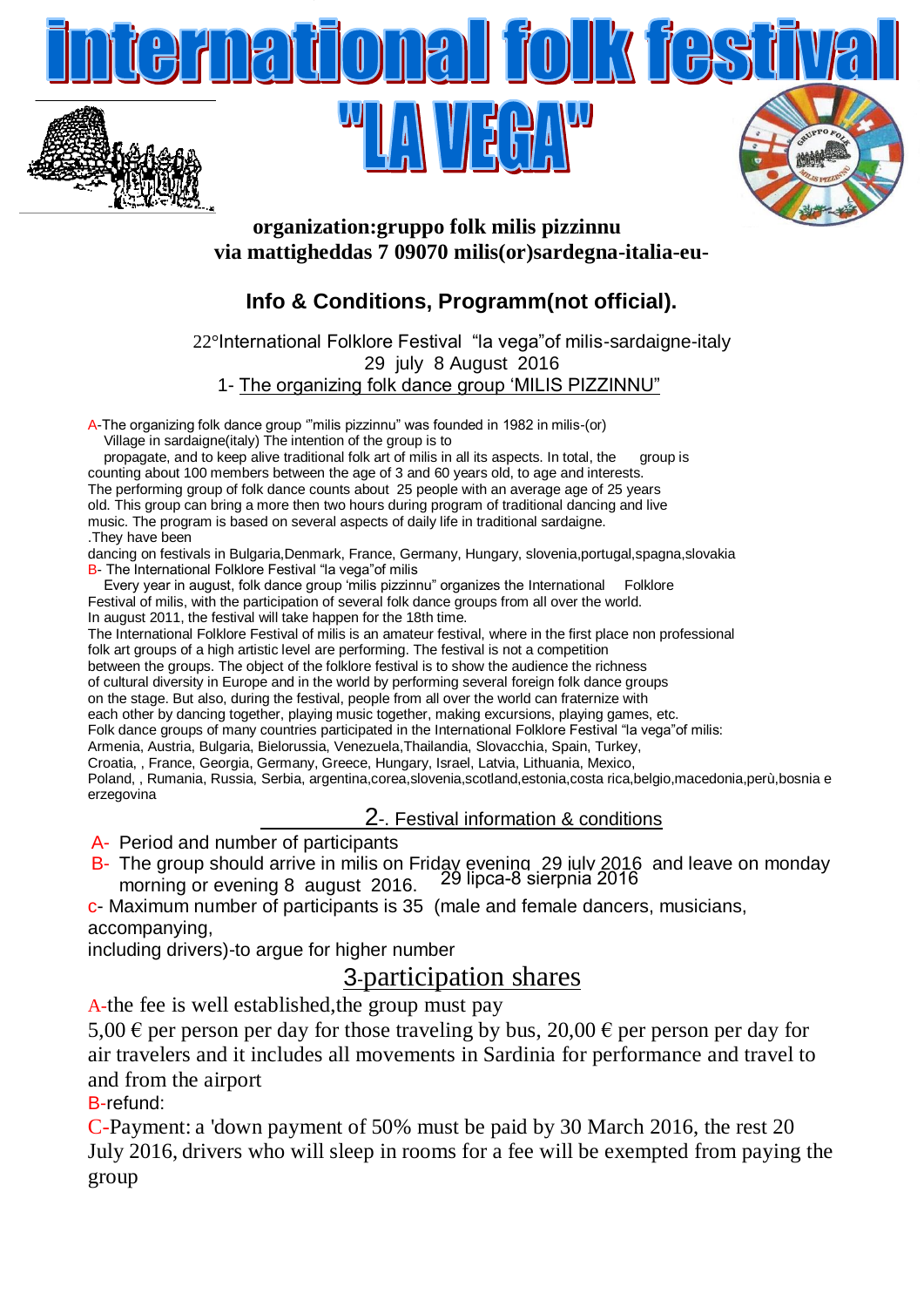### 4. Accommodation.

A-They live all in the same local within, sleep, services, food, everything is within the school premises even space for testing-During the festival period, lodging and meals will be charged by the organiser. The you lodge in the schools in classrooms or gym with the essential hygienic services. every group has available, cot mattresses and sheets but no pillows: every group will have 4 toilets, sinks and mirrors and shower room reserved

**\*Drivers**. NIE MA PODUSZEK

**Considered That there are no available rooms will be housed Drivers With Their Respective groups, if any group wants to accommodate drivers of other premises (hotels, b & b, holiday farms) must pay the costs,si recommended once you get to your destination is not insist on the drivers to sleep in different rooms**  of the accommodation at the group.\*\_stick to what is written above

Certain is that my participation in the festival, in all festivals, in all countries, is a vacation, a fun, but above all you must think about the festival and the conditions thereof, dance and performance you are welcome in the most beautiful island in the Mediterranean with the seas and beautiful beaches.

#### 4- Performances

A-. The participating group will do several performances in the International Folklore Festival of

Milis or in other festivals/events where the Festival organization is cooperating with. the exhibitions will also be held in other distant countries by milis, from 20 to 150 km.

The total Km for performances in other countries of Sardinia will be about km 1000. B-. The performances during the festival will be 30/40 min. for parade or street

performances and

30/40 min. for the regular festival performances. The group is requested to prepare at least two different programm of 20-30 min.

C-. All shows must be based on folk dances. Groups will present their traditional dances and music.

D-. Musicians will play life at the time of the performance (recorded music is not allowed).

E-. The participating group is not allowed to accept other invitations or to perform during the festival period without the permission of the organizers.

F-. The participating group is allowed to sell records and souvenirs from their own country only

on places provided by the organizers.

G-. During the festival the group cannot charge any fees for the concerts or additional performances requested by the organizers nor for radio and television broadcast, film and video recording.

H-the group will have from one to two days off.

I-. Some performances will be in other countries, so we can not know what we do, the decisions the organization are theirs and not mine.

5-Medical services

A-. The participating group must have it's own medical insurance.

6-politics / religion / social rules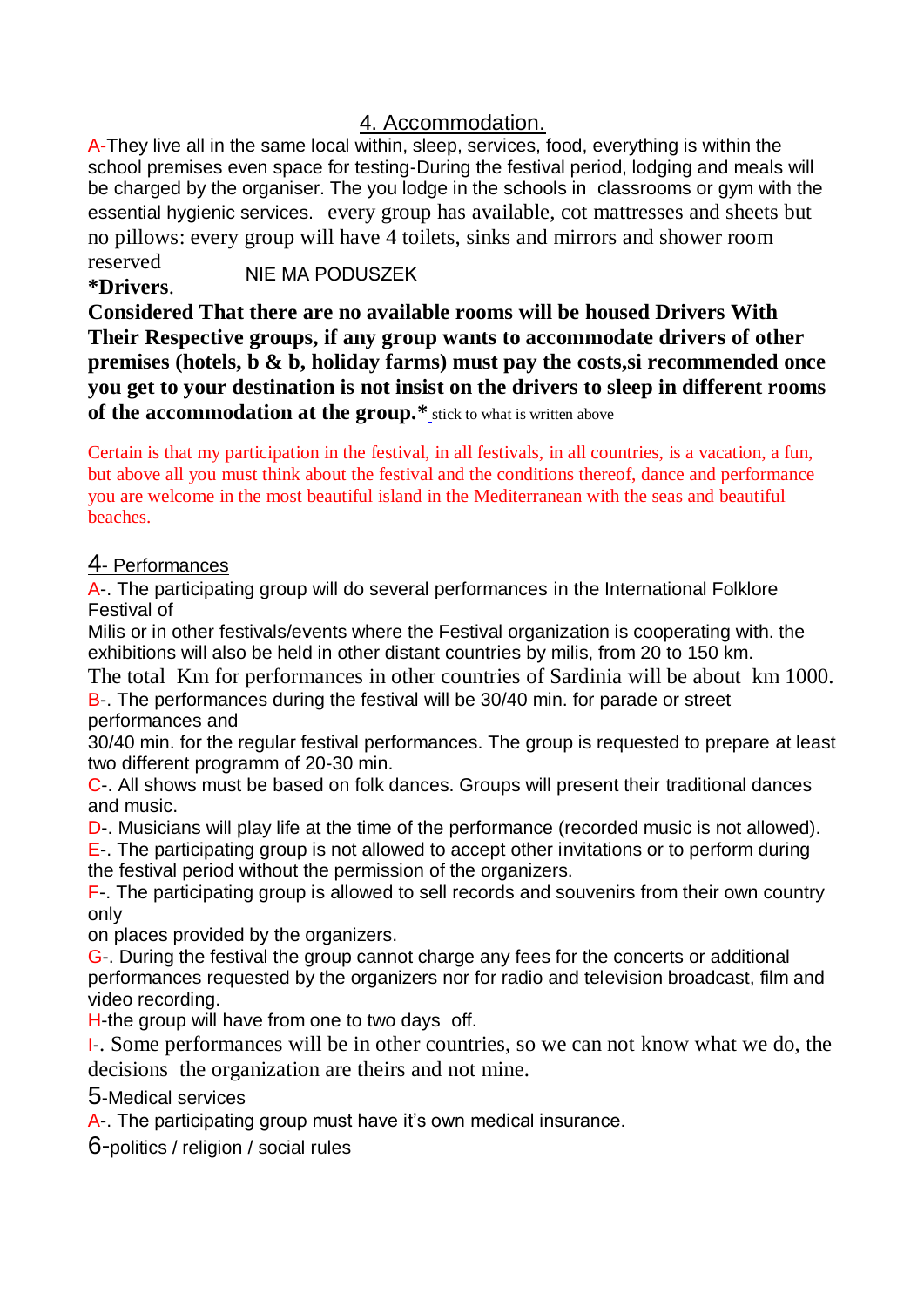A-festival la vega respects all opinions on political and religious groups-all can participate regardless of their religious and or political-but non'è allowed to make political or religious activities during performances and places of the exhibition-

B-all activity of individual or entire group of unrelated mutual respect or that may damage the Image and / or events in question will be examined by the organization will take appropriate action.C - Mutual respect and education are the basis for a peaceful and serene life ............

#### 7-various information

A--. Gifts will be delivered between the groups, the Festival organization and the Mayor of the city of milis e for other group.

B. The participating group has to take with them national clothes, musical instruments, flag(s) and will be asked to use them during the festival.

C-. The participating group and its members is bound to the activities and the program that is planned as part of the festival. All the members of the participating group, including drivers and attendants, will accept the rules and instructions of the organisation.

D-. Adaptations to these conditions can be discussed and approved by the organizers. E-- the sooner possible and not over the month of March you would owe it stuffed to see the aerial tickets. this document must be re-sends e-mail to the address with the stamp of the group and countersigned for acceptance of the conditions.

F- very important is the respect of the hours that will determine the organization, from breakfast to lunch and departures for performance.

Contacts:antonio ortu

 Mobil 3408724955 [e-mail-milispizzinnu@yahoo.it](mailto:e-mail-milispizzinnu@yahoo.it) address-via monte grappa 4 09070 milis –or-sardegna-italia

#### *Program not official*

July 29 arrival July 30, exhibition in another country. 100 km x2 july 31, exhibition in another country. 130 km x 2 august 1 exhibition e parade in milis august 2 exhibition in milis august 3exhibition/ e parade in another country. 100 km x2 august 4. Pause –poket lunch august 5 exhibition/ e parade in another country. 100 km x2. August 6 at your exposure in another country. 110 km x 2 August 7 exposure- in another country. 100km x 2 August 8 depart. August 9 the morning, in turnover, music and dancing among some squares or bars in the country.

Ps. the program may be subject to change at any time **With this signature I agree to the conditions, which do not perceive any kind of reimbursement and that the drivers will sleep with us in the accommodation given to us, would otherwise have to pay for their accommodation in hotels or b & bs-**

I signed president/responsible folk group